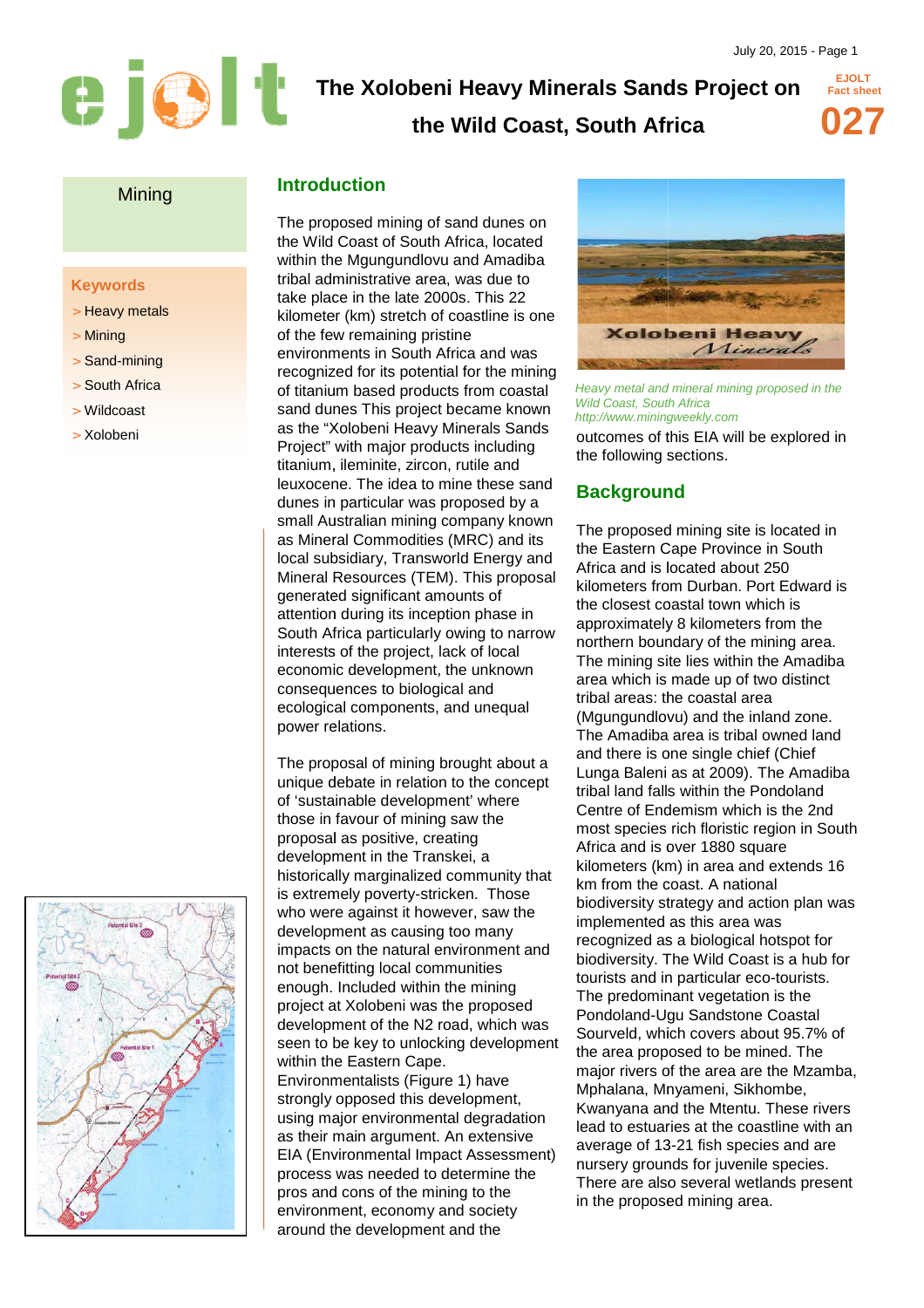

The Mbizana municipality which is the location of the proposed mining site has a population of about 244 986 individuals and has very low education levels (27% with no formal education). The population is also very young with 46% of the population less than 15 years old; there is also a very high unemployment rate (88%).

# **The Mining at Xolobeni**

Environmental and Social Impacts TEM planned to mine about 360 million tonnes (t) of sand from sand dunes along the proposed site in the Eastern Cape. It is important to note that only 5% of the total tonnage of sand dunes contained heavy metals however 65% of these heavy metals were commercially feasible. As mentioned above, sand dunes contain ilmenite, rutile, zircon, leuxocene and titantium. These resources are used extensively in paint pigments, ceramics and specialist glass. Overall, 885 hectares would need to be excavated for the heavy metals to be extracted. Environmental impacts included significant amounts of topsoil loss, siltation of wetlands, eutrophication and loss of biodiversity. Furthermore, it was estimated that the proposed mining would consume about 13 13-15 million cube metres (m3) of water per year during mining. The mining operation would also need boreholes to be constructed with groundwater levels being compromised. Titanium compounds aid in the absorption of nitrogen in plants: Without titanium, plant growth would be significantly decreased and rehabilitation after mining improbable. The disruption of social networks and compromising of residents livelihoods are some of the possible social impacts. The air quality could be severely deteriorated leading to significantly decreased and rehabilitatic<br>after mining improbable. The disruption<br>of social networks and compromising o<br>residents livelihoods are some of the<br>possible social impacts. The air quality<br>could be severely deter High levels of dust together with noise and light pollution were also envisioned negative impacts of the mining

operations. parturient montes, nascetur ridiculus mus. The influx of people to the area in search of employment could have led to increases in crime, prostitution, drug and alcohol abuse. Tree-felling would also increase because of the expected increases in the demand of fuel owing to the influx of people into the area seeking employment. livelihoods perspective, 6 62 huts of residents are located within the vicinity of the demarcated mining area and would have probably been affected by sand mining. These people would have been removed and compensated for moving by MRC and TEM. It is also very unclear about the economic opportunities that will result from mining. The mining of economically viable resources such as ilmenite, rutile, zircon, leuxocene and titantium only provide local employment which is short term while resulting in increased environmental degradation. This could be particularly harmful to residents in the proposed demarcated mining area they live very closely to the land and consequently their livelihoods are dependent on a pristine environment. Lastly, mining in the area would cause a loss of identity of the area and tribal authority (changing a society's structure to make it more materialistic from a society whose livelihood is traditionally closely linked to the land). It means that a society is likely to be destroyed and their norms of existence changed. felling would also increase becau<br>expected increases in the demar<br>el owing to the influx of people into<br>rea seeking employment. From a urces such as ilmenite, rutil<br>cocene and titantium only<br>al employment which is sho<br>resulting in increased<br>ntal degradation. This could<br>arly harmful to residents in t<br>lemarcated mining area as

# **Conflict and Consequences**

GCS (Groundwater Consulting Services) is an environmental consulting firm that is present in South Africa and undertakes a variety of services, including the EIA (Environmental Impact Assessment) for Mining at Xolobeni, and an EMP (Environmental Management Plan) and scoping assessment. The validity of the environmental assessment procedure itself was

Figure 1: Community outrage at the proposed mining in the Wildcoast, South Africa and the NGO group (Sustaining the Wild Coast) http://www.swc.org.za

**This document should be cited as:**

Pillay, Kamleshan. 2015. The Xolobeni Heavy Minerals Sands Project on the Wild Coast, South Africa, EJOLT Factsheet No. 27, 3 p.